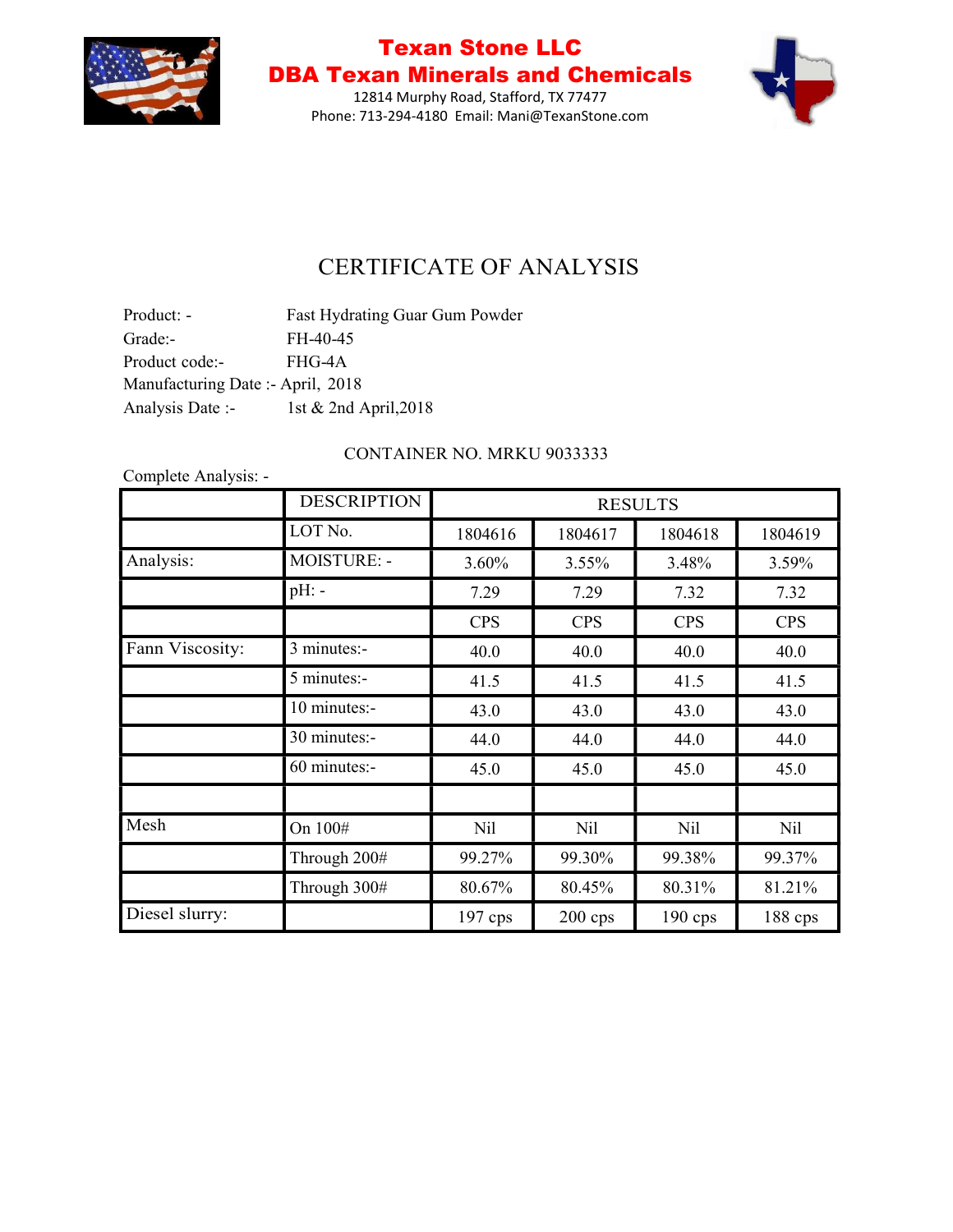

12814 Murphy Road, Stafford, TX 77477 Phone: 713-294-4180 Email: Mani@TexanStone.com



### CERTIFICATE OF ANALYSIS

Product: - Fast Hydrating Guar Gum Powder Grade:- FH-40-45 Product code:- FHG-4A Manufacturing Date :- April, 2018 Analysis Date :- 3rd April,2018

#### CONTAINER NO. MSKU 3893670

Complete Analysis: -

|                 | <b>DESCRIPTION</b> | <b>RESULTS</b> |            |            |            |
|-----------------|--------------------|----------------|------------|------------|------------|
|                 | LOT No.            | 1804624        | 1804625    | 1804626    | 1804627    |
| Analysis:       | <b>MOISTURE: -</b> | 3.45%          | 3.65%      | 3.39%      | 3.41%      |
|                 | $pH$ : -           | 6.23           | 6.19       | 6.16       | 6.18       |
|                 |                    | <b>CPS</b>     | <b>CPS</b> | <b>CPS</b> | <b>CPS</b> |
| Fann Viscosity: | 3 minutes:-        | 40.0           | 40.0       | 40.0       | 40.0       |
|                 | 5 minutes:-        | 41.5           | 41.5       | 41.5       | 41.5       |
|                 | 10 minutes:-       | 43.0           | 43.0       | 43.0       | 43.0       |
|                 | 30 minutes:-       | 44.0           | 44.0       | 44.0       | 44.0       |
|                 | 60 minutes:-       | 45.0           | 45.0       | 45.0       | 45.0       |
| Mesh            | On 100#            | Nil            | <b>Nil</b> | Nil        | Nil        |
|                 | Through 200#       | 99.45%         | 99.24%     | 99.35%     | 99.29%     |
|                 | Through 300#       | 81.40%         | 80.20%     | 80.30%     | 80.64%     |
| Diesel slurry:  |                    | $197$ cps      | $200$ cps  | $190$ cps  | 188 cps    |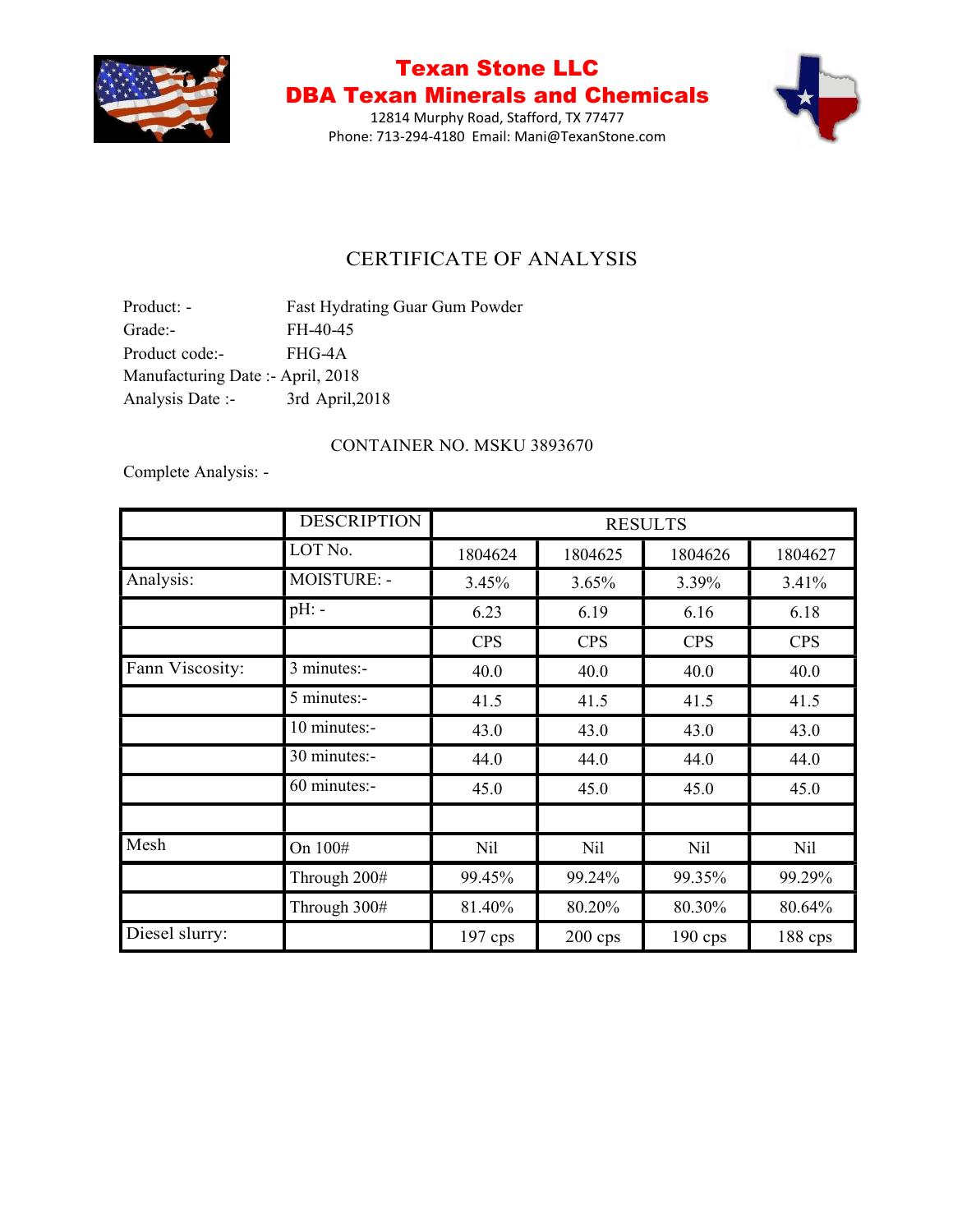

12814 Murphy Road, Stafford, TX 77477 Phone: 713-294-4180 Email: Mani@TexanStone.com



## CERTIFICATE OF ANALYSIS

| Product: -                        | Fast Hydrating Guar Gum Powder |
|-----------------------------------|--------------------------------|
| Grade:-                           | FH-40-45                       |
| Product code:-                    | FHG-4A                         |
| Manufacturing Date :- March, 2018 |                                |
| Analysis Date :-                  | 10th & 21th March, 2018        |

#### CONTAINER NO. MSKU 5960381

|                 | <b>DESCRIPTION</b> |            |            | <b>RESULTS</b>  |            |
|-----------------|--------------------|------------|------------|-----------------|------------|
|                 | LOT No.            | 1803596    | 1803597    | 1803598         | 1803599    |
| Analysis:       | <b>MOISTURE: -</b> | 3.42%      | 3.55%      | 3.45%           | 3.50%      |
|                 | $pH$ : -           | 5.95       | 5.97       | 6.00            | 6.00       |
|                 |                    | <b>CPS</b> | <b>CPS</b> | <b>CPS</b>      | <b>CPS</b> |
| Fann Viscosity: | 3 minutes:-        | 40.0       | 40.0       | 40.0            | 40.0       |
|                 | 5 minutes:-        | 41.5       | 41.5       | 41.5            | 41.5       |
|                 | 10 minutes:-       | 43.0       | 43.0       | 43.0            | 43.0       |
|                 | 30 minutes:-       | 44.0       | 44.0       | 44.0            | 44.0       |
|                 | 60 minutes:-       | 45.0       | 45.0       | 45.0            | 45.0       |
| Mesh            | On 100#            | Nil        | <b>Nil</b> | N <sub>il</sub> | Nil        |
|                 | Through 200#       | 99.39%     | 99.30%     | 99.24%          | 99.37%     |
|                 | Through 300#       | 80.92%     | 80.42%     | 80.62%          | 80.41%     |
| Diesel slurry:  |                    | $178$ cps  | $198$ cps  | $200$ cps       | $200$ cps  |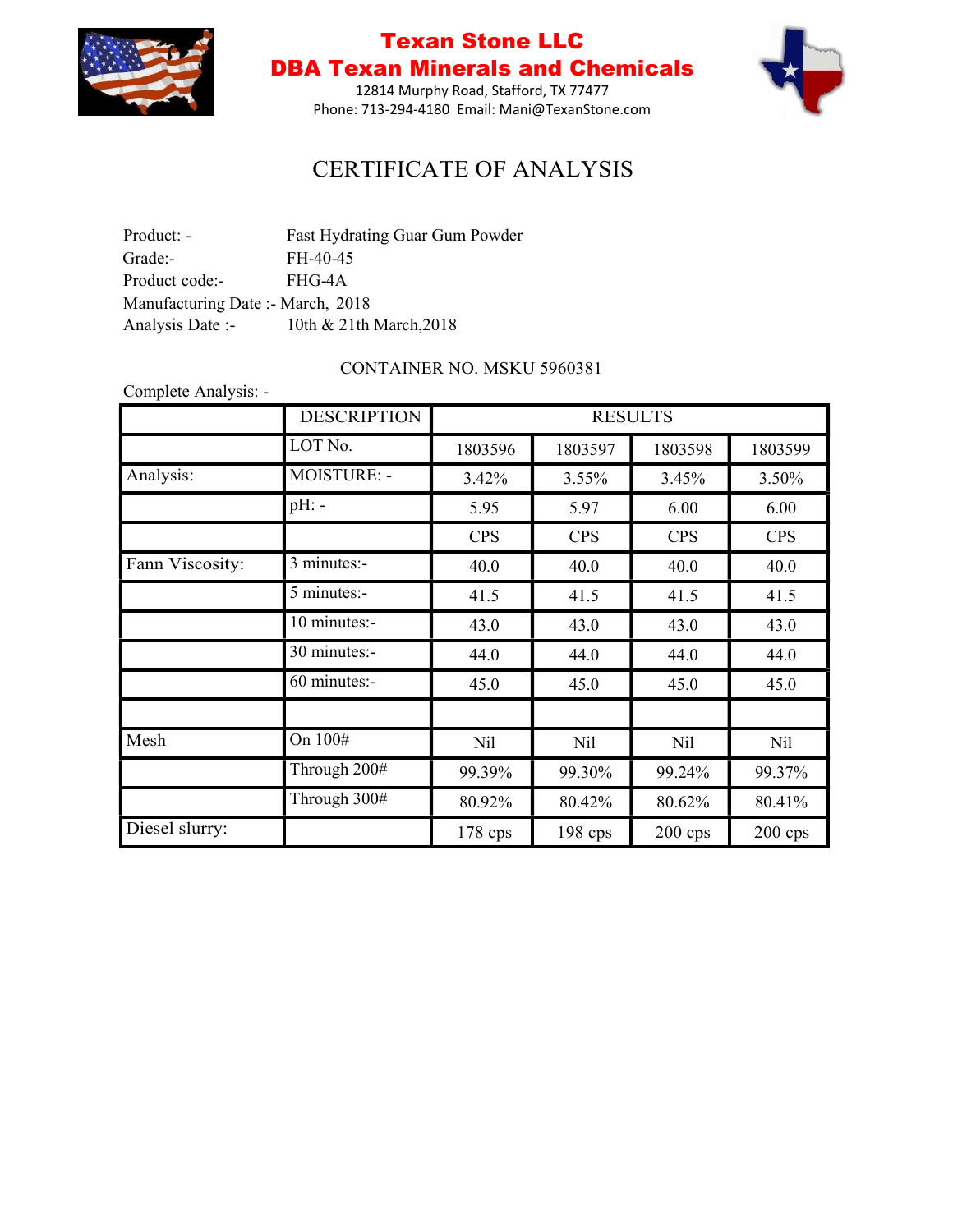

12814 Murphy Road, Stafford, TX 77477 Phone: 713-294-4180 Email: Mani@TexanStone.com



## CERTIFICATE OF ANALYSIS

| Product: -            | Fast Hydrating Guar Gum Powder |
|-----------------------|--------------------------------|
| Grade:-               | FH-40-45                       |
| Product code:-        | FHG-4A                         |
| Manufacturing Date :- | March, 2018                    |
| Analysis Date :-      | 17th March, 2018               |

#### CONTAINER NO. MSKU 7680414

Complete Analysis: -

|                 | <b>DESCRIPTION</b> |            | <b>RESULTS</b> |            |                 |
|-----------------|--------------------|------------|----------------|------------|-----------------|
|                 | LOT No.            | 1803584    | 1803585        | 1803586    | 1803587         |
| Analysis:       | MOISTURE: -        | 3.53%      | 3.43%          | 3.52%      | 3.48%           |
|                 | $pH$ : -           | 6.02       | 5.94           | 5.95       | 6.02            |
|                 |                    | <b>CPS</b> | <b>CPS</b>     | <b>CPS</b> | <b>CPS</b>      |
| Fann Viscosity: | 3 minutes:-        | 40.0       | 40.0           | 40.0       | 40.0            |
|                 | 5 minutes:-        | 41.5       | 41.5           | 41.5       | 41.5            |
|                 | 10 minutes:-       | 43.0       | 43.0           | 43.0       | 43.0            |
|                 | 30 minutes:-       | 44.0       | 44.0           | 44.0       | 44.0            |
|                 | 60 minutes:-       | 45.0       | 45.0           | 45.0       | 45.0            |
| Mesh            | On 100#            | Nil        | Nil            | <b>Nil</b> | N <sub>il</sub> |
|                 | Through 200#       | 99.25%     | 99.25%         | 99.28%     | 99.29%          |
|                 | Through 300#       | 80.62%     | 80.66%         | 80.62%     | 80.53%          |
| Diesel slurry:  |                    | $192$ cps  | $200$ cps      | $200$ cps  | $197$ cps       |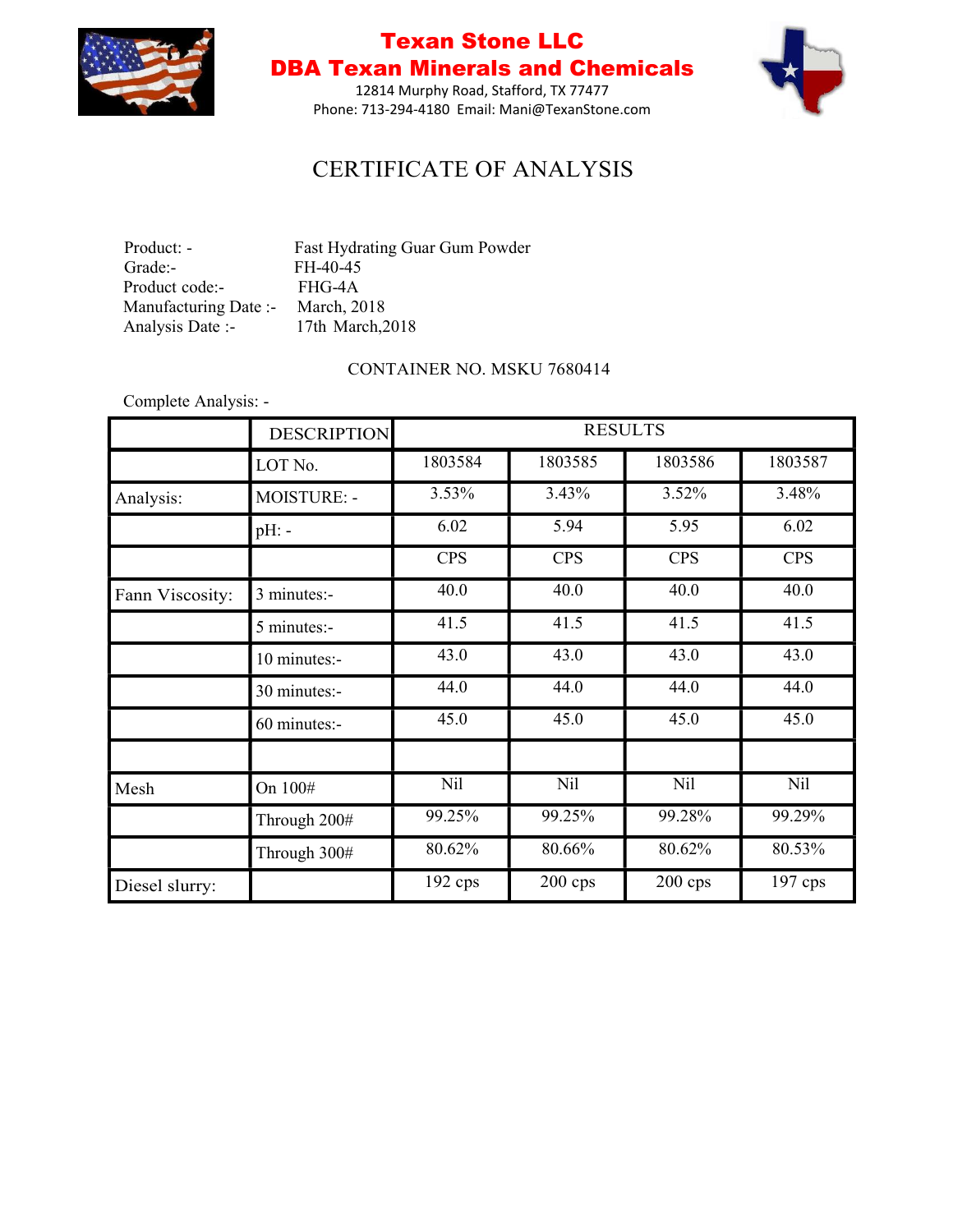

12814 Murphy Road, Stafford, TX 77477 Phone: 713-294-4180 Email: Mani@TexanStone.com



## CERTIFICATE OF ANALYSIS

| Product: - | Fast Hydrating Guar Gum Powder |
|------------|--------------------------------|
| Grade:-    | FH-40-45                       |

#### CONTAINER NO.: MSKU5489287

| <b>BATCH NO.</b>           | 180246                                 | 180247          |
|----------------------------|----------------------------------------|-----------------|
| Manufacture date           | March 2018                             | March 2018      |
| <b>Expiration</b> date     | February 2019                          | February 2019   |
| MOISTURE%                  | 3.80                                   | 3.75            |
| pH                         | 6.90                                   | 6.85            |
| PHYSICAL ANALYSIS          |                                        |                 |
| Appearance                 | Light Cream Coloured homogenous powder |                 |
| Granulometry On 100 mesh % | <b>Nil</b>                             | N <sub>il</sub> |
| Through 170 mesh %         | 99.20                                  | 99.30           |
| Through 200 mesh %         | 98.10                                  | 98.20           |
| <b>VISCOSITY</b>           |                                        |                 |
| TIME (IN MINUTES) 3        | 40.50                                  | 40.70           |
| TIME (IN MINUTES) 60       | 46.00                                  | 46.20           |
|                            |                                        |                 |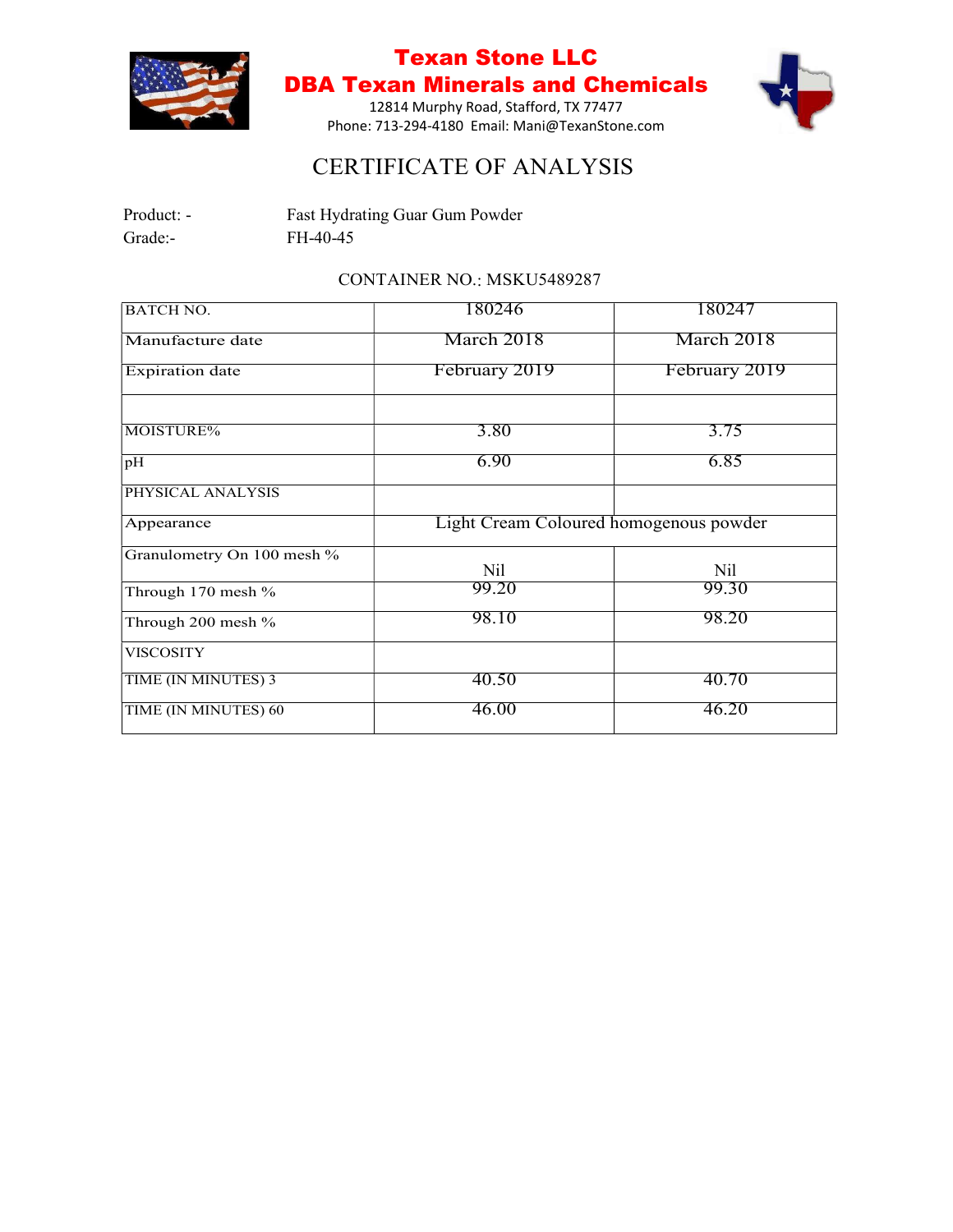

12814 Murphy Road, Stafford, TX 77477 Phone: 713-294-4180 Email: Mani@TexanStone.com



## CERTIFICATE OF ANALYSIS

| Product: - | Fast Hydrating Guar Gum Powder |
|------------|--------------------------------|
| Grade:-    | FH-40-45                       |

### CONTAINER NO.: TCKU3350636

| 180248<br><b>BATCH NO.</b>                           | 180249        |
|------------------------------------------------------|---------------|
| March 2018<br>Manufacture date                       | March 2018    |
| February 2019<br><b>Expiration</b> date              | February 2019 |
| 3.85<br>MOISTURE%                                    | 3.70          |
| 6.90<br>pH                                           | 6.80          |
| PHYSICAL ANALYSIS                                    |               |
| Light Cream Coloured homogenous powder<br>Appearance |               |
| Granulometry On 100 mesh %<br><b>Nil</b>             | Nil           |
| 99.10<br>Through 170 mesh %                          | 99.20         |
| 98.10<br>Through 200 mesh %                          | 98.10         |
| <b>VISCOSITY</b>                                     |               |
| 40.70<br>TIME (IN MINUTES) 3                         | 40.50         |
| 46.00<br>TIME (IN MINUTES) 60                        | 46.40         |